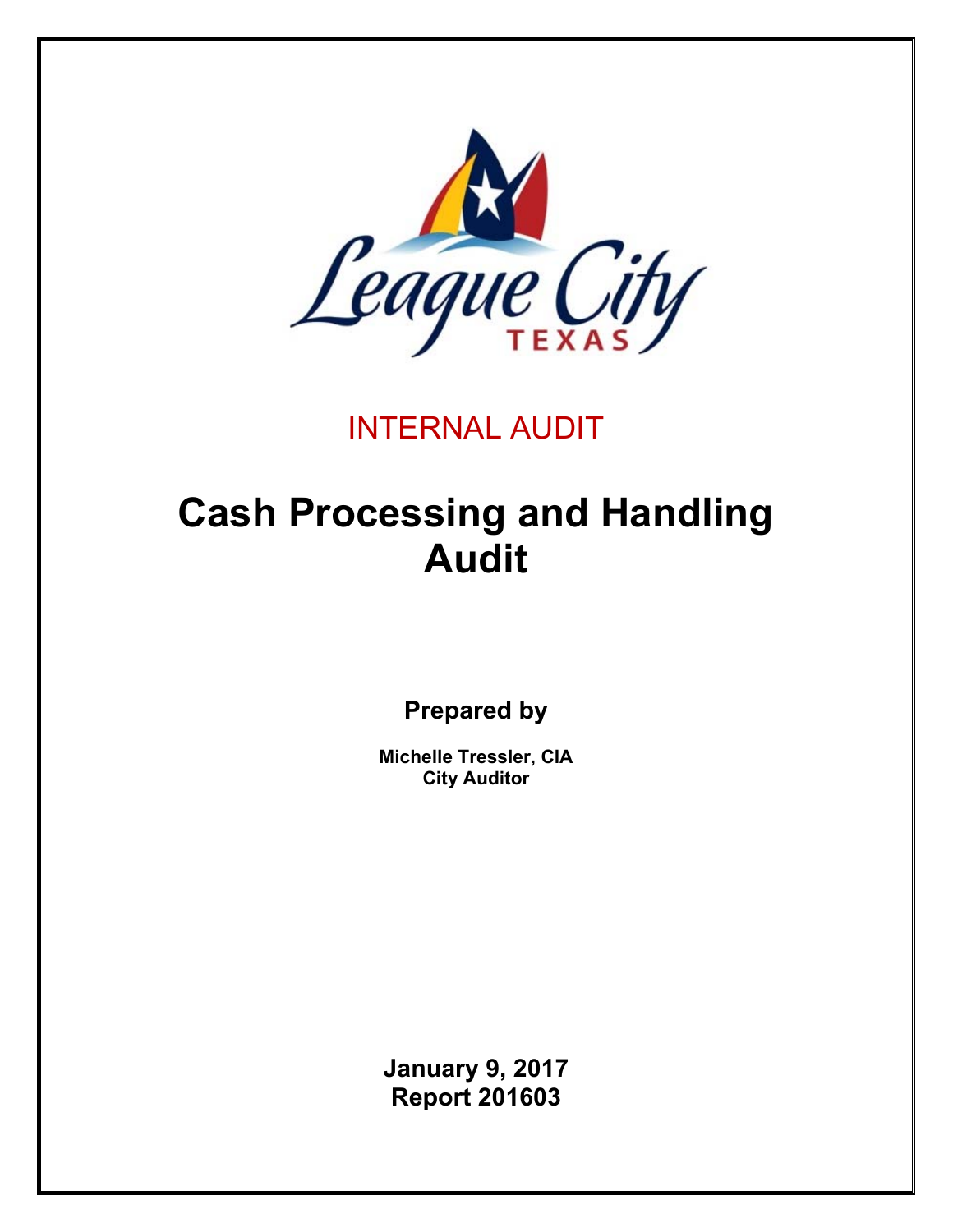# **Table of Contents**

**Page Page Page Page** 

| <b>Executive Summary</b>            | $\overline{2}$ |
|-------------------------------------|----------------|
| Objective                           | 3              |
| Scope and Methodology               | 3              |
| Background                          | $\overline{2}$ |
| <b>Findings and Recommendations</b> | 3              |
| EXHIBIT A                           | 9              |
| EXHIBIT B                           | 10             |
|                                     |                |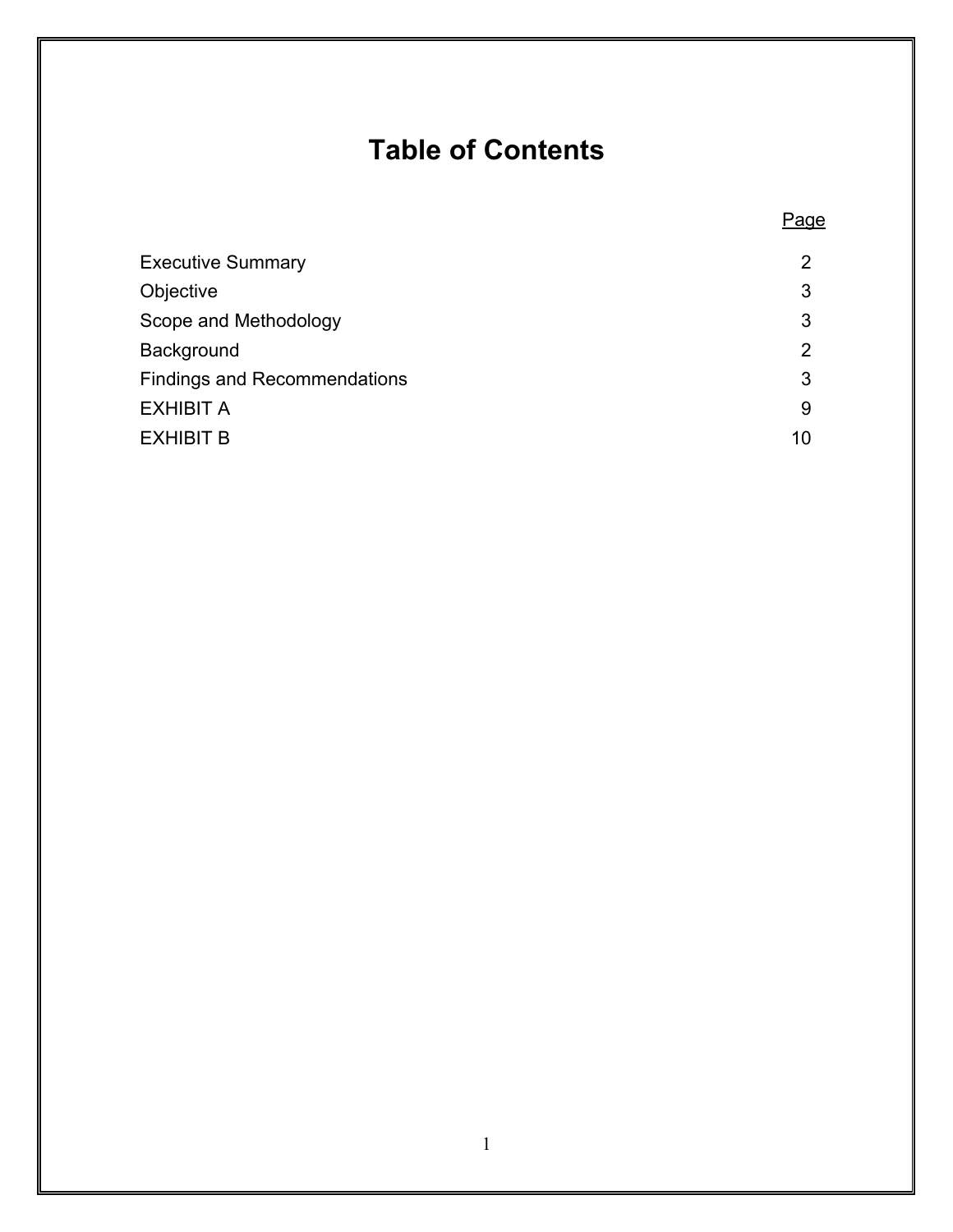#### **Executive Summary**

The City Auditor has conducted a Cash Processing and Handling audit. This audit was conducted under the authority of Resolution #2013-51 and in accordance with the Annual Audit Plan approved by the City Council in Resolution #2014-27. This audit primarily examined the policies, procedures, and practices being used in those areas that handle and process cash transactions for the City of League City. The areas reviewed receive, handle, and deposit cash, checks, and credit card payments for many different types of transactions.

City staff at the audited locations are generally accounting for and handling cash appropriately. Some locations can improve certain aspects of their cash handling practices, including more limited access to cash drawers, greater security over keys and drawers, and eliminating manual sales. Finance can improve adherence and accountability to the City's Cash Receipts and Petty Cash policies by making them readily accessible and by providing annual refresher training.

The details of the overall findings and recommendations are discussed in this report.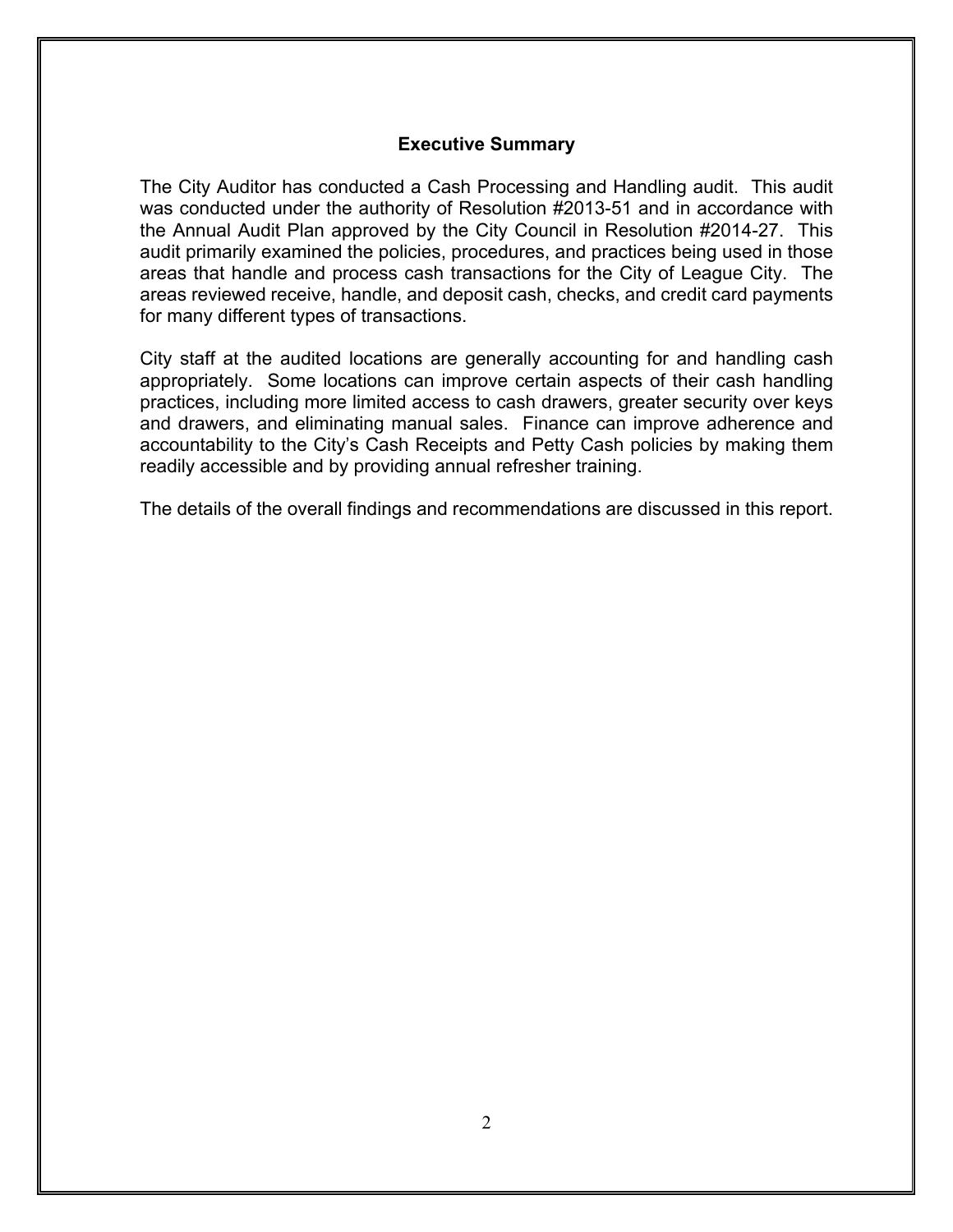#### **Objective**

The objective of this audit according to the Annual Audit Plan was to determine if controls are designed properly and operating effectively.

#### **Scope and Methodology**

The City Auditor reviewed cash handling transactions, verified the existence and propriety of petty cash funds, and verified compliance with the City's Cash Receipts and Petty Cash policies. The term "cash" refers to all methods of payment that are accepted by the City of League City (cash, checks, money orders, credit cards, electronic payments, etc.).

The following seven locations were observed:

| Location:                                  | Organization:                   |
|--------------------------------------------|---------------------------------|
| <b>Helen Hall Library</b>                  | <b>Parks &amp; Recreation</b>   |
| Hometown Heroes Park (incl Walker St Pool) | <b>Parks &amp; Recreation</b>   |
| <b>Records Management</b>                  | Police                          |
| <b>League City Animal Services</b>         | Police                          |
| Municipal Court                            | Finance                         |
| <b>Finance (Utility Payments)</b>          | Finance                         |
| <b>Building</b>                            | <b>Planning and Development</b> |

These seven areas represent all areas that handle cash throughout the City. In addition to being accountable for customer payments, cash handling locations usually have a small change fund and some have a petty cash fund for making small dollar purchases.

During the planning phase of the audit, each employee that handles cash in these areas was asked to complete a cash handling survey. A total of 43 were sent and 37 were returned. These survey responses were reviewed to obtain information regarding cash handling practices and to identify any potential control weaknesses.

As part of the audit, the following was done:

- Reviewed written cash handling procedures
- Utilized self-assessment questionnaires in addition to interviewing personnel within each cash handling department
- Observed cash handling processes
- Verified change and petty cash funds
- Evaluated the design and effectiveness of cash handling controls

Generally, City staff at the locations reviewed are appropriately accounting for and handling cash. Some locations can improve certain aspects of their cash handling practices to help prevent errors or irregularities or make the detection of any discrepancies easier. Also, Finance can improve oversight and compliance with policy requirements.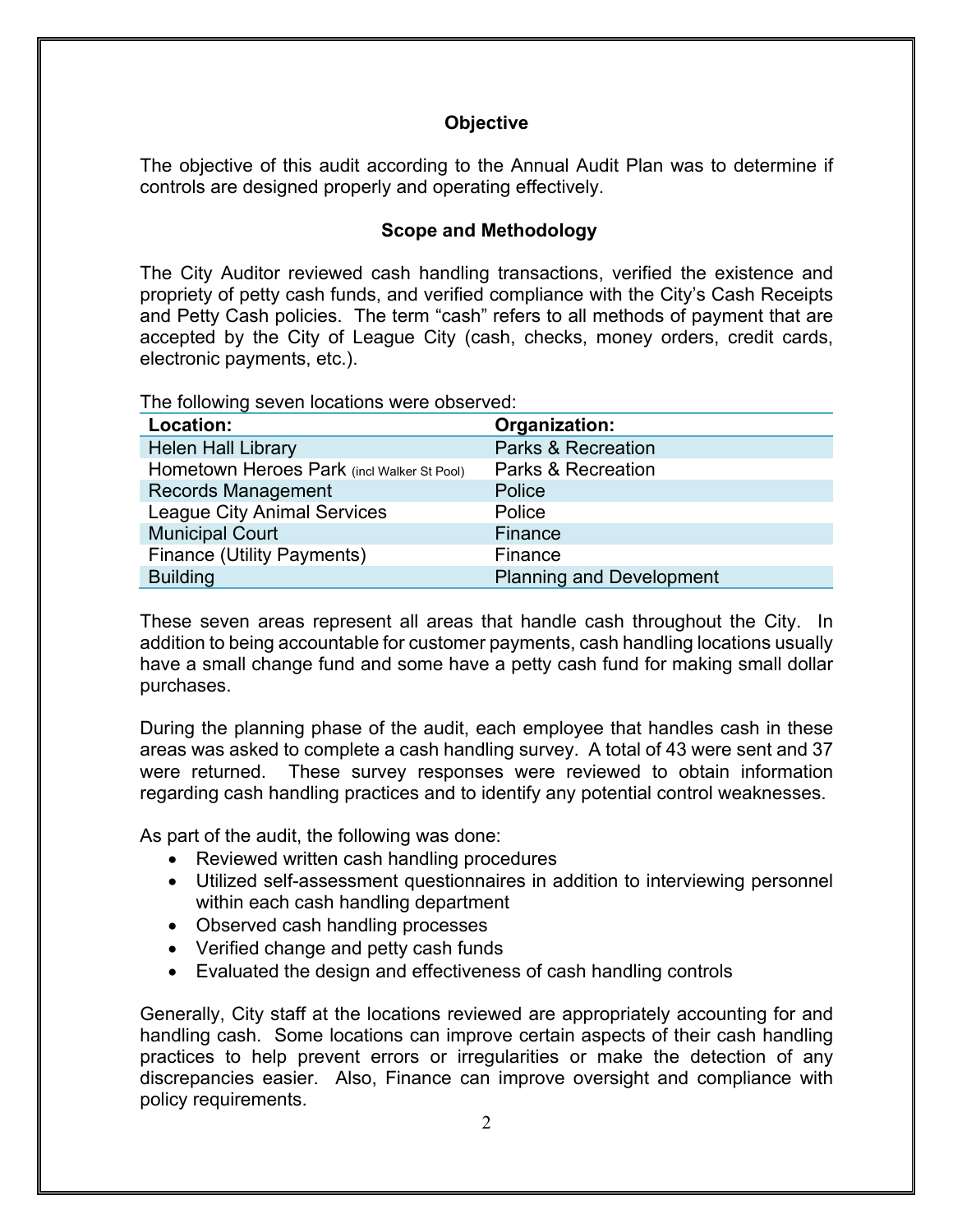This audit was conducted in accordance with Generally Accepted Government Auditing Standards. Those standards require planning and performing the audit to obtain sufficient, appropriate evidence to provide a reasonable basis for the findings and conclusions based on the audit objectives. The City Auditor believes that the evidence obtained provides a reasonable basis for the findings and conclusions based on the audit objectives.

Observations took place in August and September of 2016.

The sampling methodology is discussed in Exhibit A and the reliability and integrity of information is discussed in Exhibit B.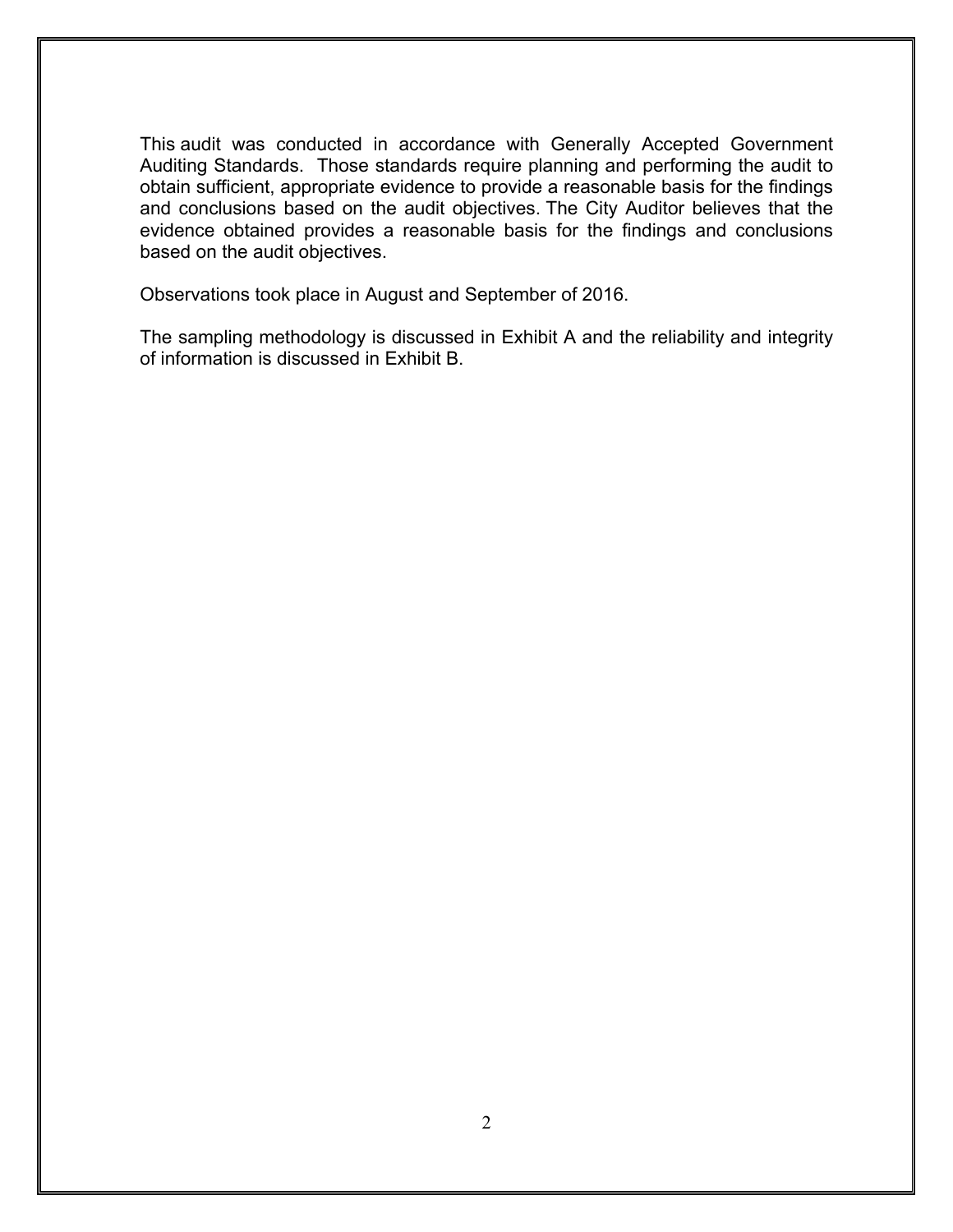#### **Background**

The City of League City collects money from several sources. Money may be collected directly from the customer (in person, via mail, drop box locations, or online) or from third party custodians.

In addition to accepting traditional cash, check, and money order payments, most departments also accept credit cards. Some of the departments are also able to accept Internet payments for certain transactions – Parks and Recreation, Records Management, Municipal Court, and Utility Billing.

Several departments have also been assigned petty cash and change funds. Petty cash funds may be advanced to employees to make purchases on behalf of the City or may reimburse employees for purchases made on behalf of the City with the employees' personal funds. The use of Procurement Cards (P-cards) has greatly reduced the need for petty cash, but there are still some transactions where cash is needed or the employee does not have a P-card. Change funds are held by departments to make change where cash is regularly received from customers. The only department that utilizes a change fund is the Library due to their coin- operated machines. An evaluation of controls surrounding petty cash and change funds was included in this audit.

In fiscal year 2016, staff throughout the City collected approximately \$5.2M for various fines, fees, services, and products. This amount excludes what was collected in Utility Billing for water and sewer services. Revenue in Utility Billing was approximately \$32.7M.

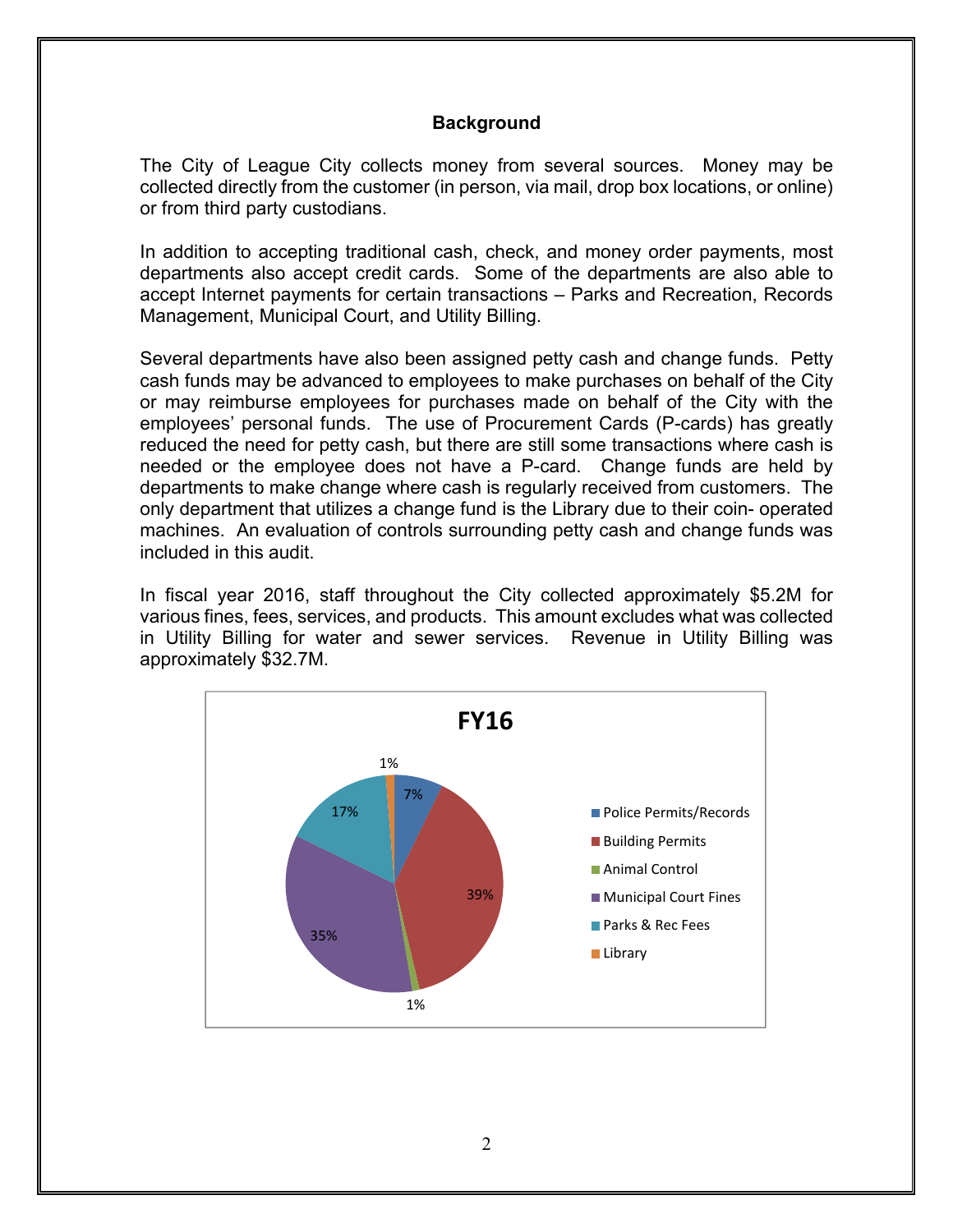#### **Findings and Recommendations**

During the audit, certain areas for improvement were identified. The audit was not designed or intended to be a detailed study of every relevant system, procedure, and transaction. Accordingly, the Findings and Recommendations section presented in this report may not be all-inclusive of areas where improvement might be needed.

Management is in a unique position to best understand their operations and may be able to identify more efficient and effective approaches to the following recommendations:

#### **1. Improving controls at some locations could help prevent errors or irregularities or make their detection easier.**

#### Library

- A. More than one employee is allowed to use the same cash register or drawer at the same time without a mitigating control, such as individual cashier codes.
- B. The key for the cash drawers is left unsecured in a drawer beneath the cash drawers.
- C. Sales in the Adult Services area are done manually, outside of the Integrated Library System (ILS), Sirsi.
- D. Revenue from the coin-operated machines, copiers/printers and fax machine, is not reconciled. A report is available, but the current staff does not know how to interpret it.
- E. Based on review of the transaction volume and amounts, a petty cash fund is no longer needed.
- F. One employee transports the deposit to Finance unprotected.

#### Building

A. Non-cash payments collected throughout the day are kept unsecured in a desk drawer.

#### **Recommendations:**

#### Library

A. Working with IT, the Library should research Sirsi and see if there is any way to assign individual cashier codes. This will allow for better accountability and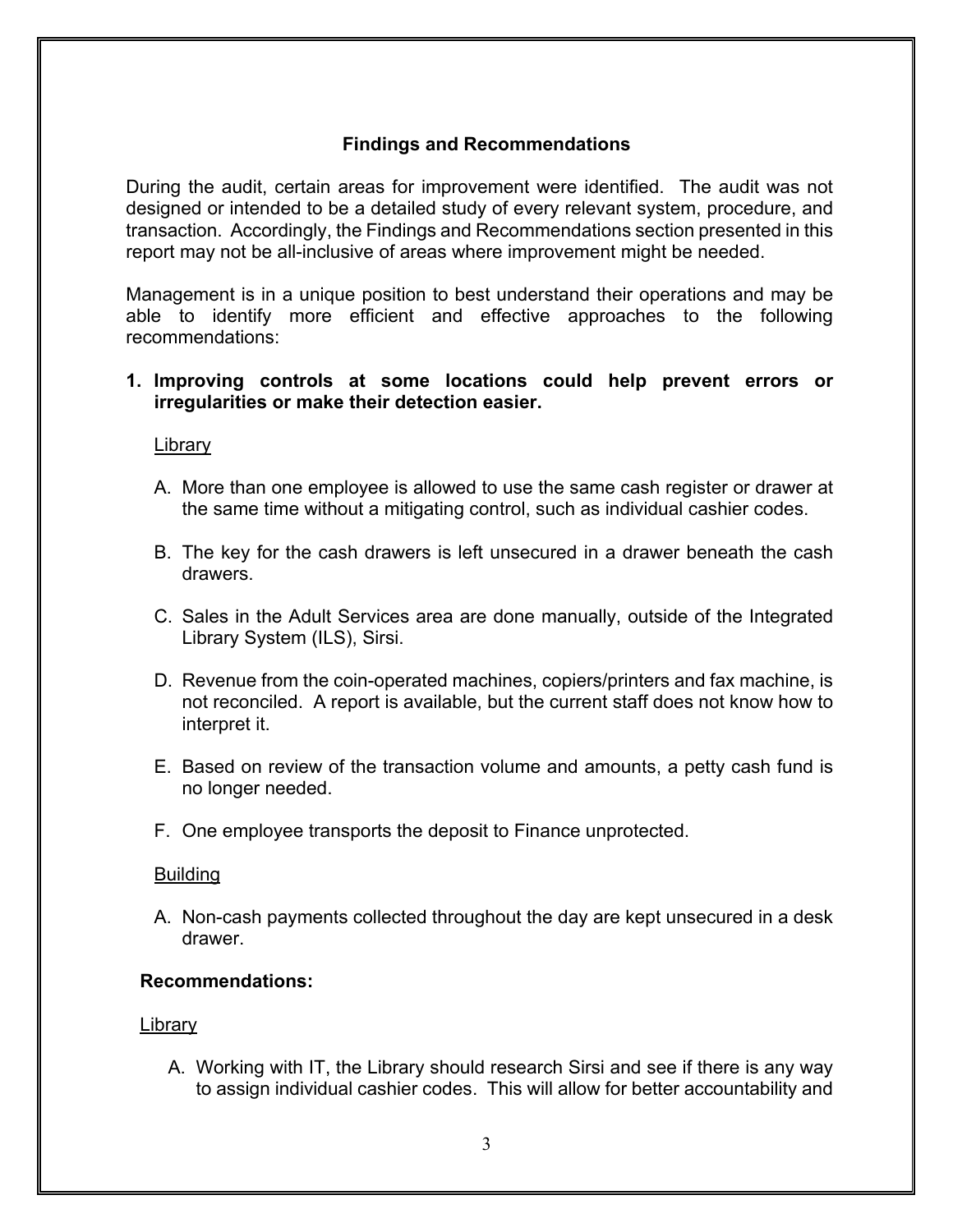record of which cashiers accessed the cash drawers. Also, consider scheduling the clerks for longer shifts at the circulation (front) desk, so individuals can be responsible for their money, rather than the Library, as a whole, having responsibility. This will also provide more accountability and responsibility to the individual clerk.

- B. When a transaction is made in the system, the cash drawer automatically opens, so the need to open the cash drawer without a transaction should be very limited. While the risk is low that a patron would be able to locate the key and open the cash drawers without an employee noticing, it is best practice to keep the key secure. This can be accomplished in a variety of ways, one being to assign a "key holder" per shift. This employee would wear the key and would need to be present to unlock the drawer, if the need arose. This would also provide additional scrutiny of the reason for the drawer being opened manually.
- C. Working with IT, the Library should research Sirsi and see if there is a way to program additional accounts and/or sales into the system to be able to account for the small items that are sold in the Adult Services area, i.e. earbuds and exam proctoring. The materiality of these sales is rather low, but the more that can be accounted for within the system reduces the likelihood of human error and provides more transparency with the ability to run automated reports.
- D. The coins are collected from the coin-operated machines on a weekly basis and accounted for, but no reconciliation of these sales is being done. There is a report that the copiers/printers generate, which provides the number of print jobs that have been done, but it is not easy to interpret. With the aid of IT, review the reports and determine if there is a way to interpret them that would aid in the reconciliation of the sales dollars with the number of print jobs.
- E. The petty cash fund of \$50 has not been used in quite some time. The use of P-cards has taken the place of the petty cash fund for the Library, so it is recommended that the petty cash be turned in.
- F. When available, it is recommended that two employees transport the deposit to Finance. If two employees are not available, then it is recommended to walk in front of the building where there are more cameras and citizens. Employee safety is a high priority.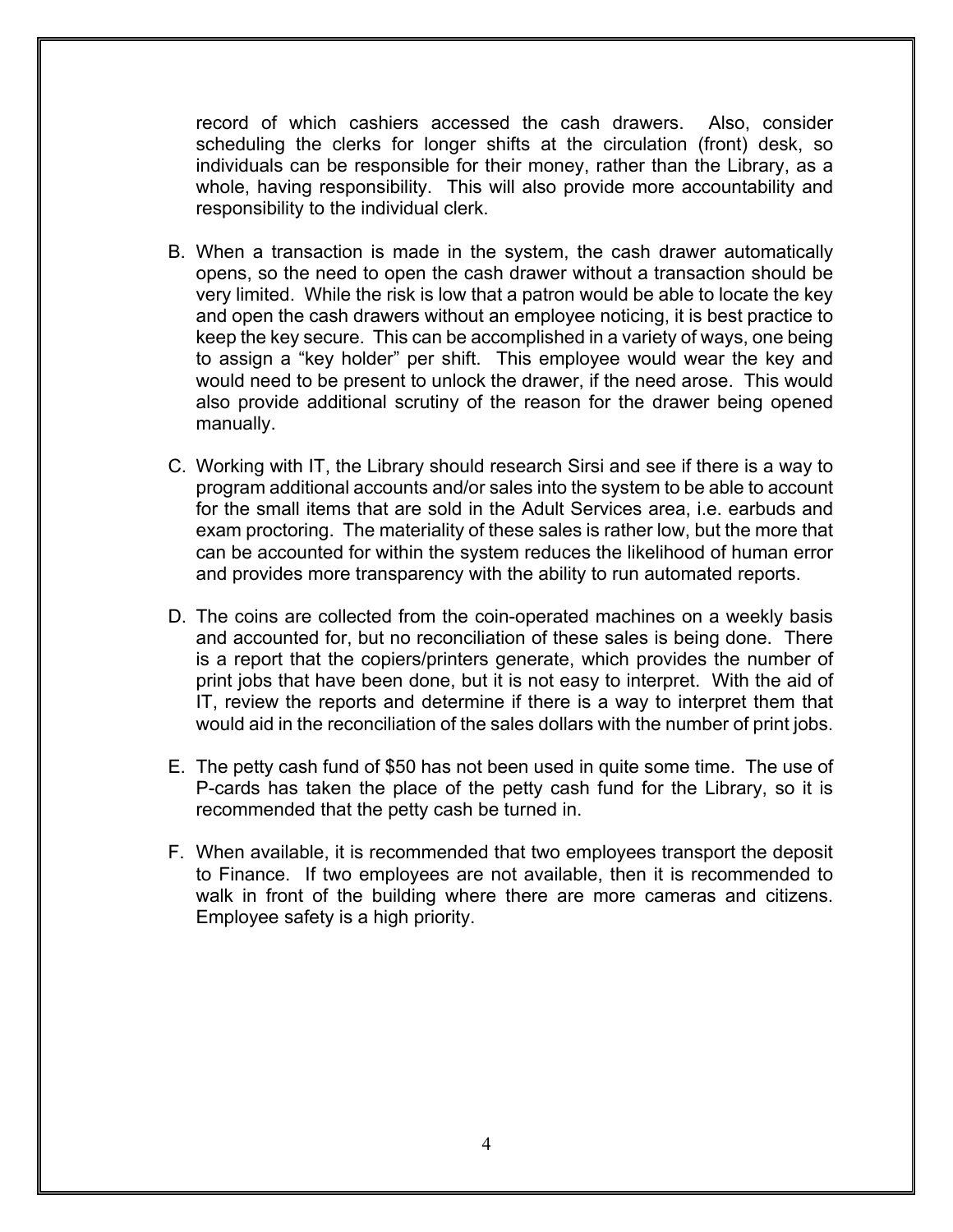#### **Management Response (Library):**

- A. The Helen Hall Library Assistant City Librarian Teresa Potter-Reyes reached out to Sirsi regarding the possibility of assigning individual cashier codes. Sirsi's response is that they currently do not have a feature to assign individual cashier codes. The current staff capacity in the Circulation section of Helen Hall Library does not allow an individual employee to be assigned to each of the two cash registers for each hourly shift of the day. If future staff capacities in the Circulation section allow each cash register to be staffed by a single employee for each hourly shift of the day, the efficiency of customer service provided to citizens would benefit from such a change.
- B. The keys to the cash drawers are now all kept in secure locations. The Circulation Supervisor Kelsea Meza has a key with her at all times, one of the keys is kept in her locked office during the day and locked in the safe at night, and the third key is always locked away in the safe.
- C. The Library added to Sirsi additional sales to account for the small items that are sold in the Adult Services area, i.e. earbuds and exam proctoring. The sales and payments are now included in the Bill Breakdown report which reflects all transactions.
- D. Library staff reached out to EnvisionWare, the company supplying the software and hardware for public printing. EnvisionWare's response was that the report parameters cannot be changed. Library staff reviewed the print job report and determined a more accurate interpretation of the number of print jobs. Library staff was advised to research other library practices regarding print job and print revenue reconciliation: The Harris County Public Library System does not currently analyze the print job reports beyond simply trusting the report for print revenue reconciliation.
- E. The petty cash fund of \$50 for the Library was turned in on October 18, 2016.
- F. When available, two employees transport the deposit to Finance. If two employees are not available, then the person responsible for transporting the deposit walks in front of the building where there are more cameras and citizens.

*Target Date: January 4, 2017 Responsible Party: Chien Wei/Teresa Potter-Reyes*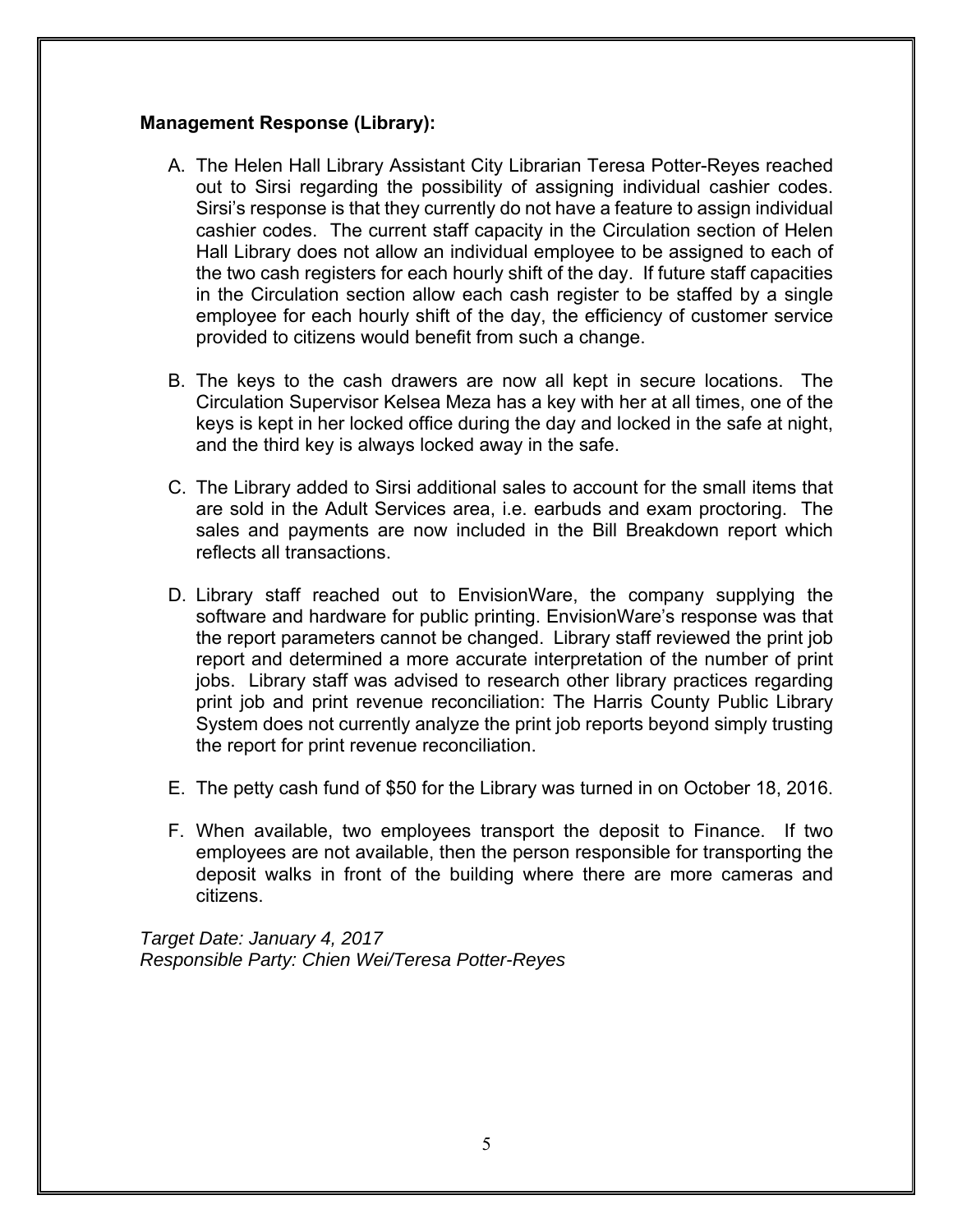#### Building

A. Payments collected throughout the day need to be kept secure. This can be accomplished by using locking cash boxes/bags or locking drawers. While no cash is being left unsecured it is still best practice to keep all forms of payment secure.

#### **Management Response (Building):**

All payments will be kept secure throughout the day (including checks and credit card receipts) in a locked box/cash drawer. At the end of the day, the daily deposit will be secured in the locking bank bag in the safe.

*Target Date: November 15, 2016 Responsible Party: Paul Menzies/Barbara Roberts* 

#### **2. Training should be provided on a recurring basis to ensure that all staff is aware of their cash handling role and can be held accountable.**

The City has a Cash Receipts and Petty Cash policy. Within these policies are two forms, Cashier's Agreement and Acknowledgement of Receipt of Petty Cash Fund, which all employees who are assigned cash must sign. These forms also serve as acknowledgment of the policies and agreement to abide by them. Surveys completed by the individuals who handle cash indicated that they were all aware of these policies and had received a copy of them. These policies are not kept in a public location for easy access to review. There is also no recurrence of training and/or acknowledgement of these policies.

All of these signed forms are kept on file in Finance with the Accounting Manager. All employees with cash handling responsibilities had a signed form on file with the exception of several employees in Parks and Rec and the Library.

- A. Parks and Rec employs a higher number of employees during the summer, which is their peak time for activities and programs. These summer rec aides are only seasonal employees, so Finance does not directly handle their cash assignments. Parks and Rec handles it internally by dividing some of their fulltime employees' funds into \$25 increments for the summer aides. They provide their own acknowledgement form to the aides for their signature and these forms are kept on file at the department level.
- B. Since the Library does not assign individuals funds, they are all assigned at the department level, only the Circulation Supervisor has a signed form on file with Finance. Ultimate responsibility may lie with the supervisor, but all employees that handle cash should be aware of and accountable for the policies. The library keeps a signed copy of their supplemental Money Handling Policy on file.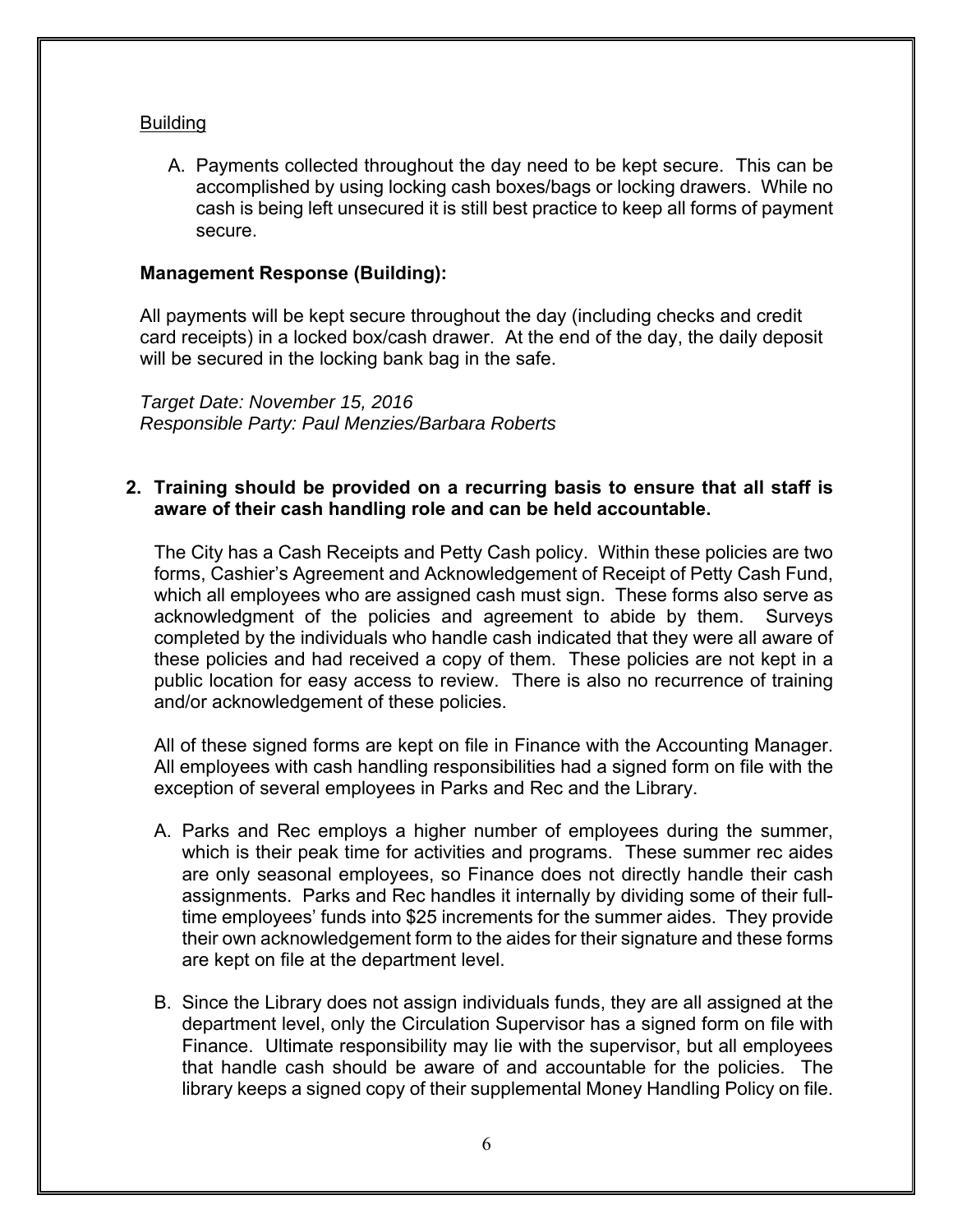#### **Recommendations:**

Finance should keep the policies in a central location where all employees can readily access them. Mandatory cash handling training and acknowledgement of the policies should occur on at least an annual basis. This can be accomplished using an online tool to ask a few questions and then an electronic acknowledgement can be obtained and kept for records.

According to the Petty Cash policy, Finance is able to perform a surprise audit at any time. Finance also performs a routine audit annually. As part of these audits for Parks and Rec and Library, review of the departmental acknowledgements should be included.

#### **Management Response:**

Finance will store the policies in Policy Tech, a centralized location available for all employees. All employees responsible for handling cash will be required to review the policies on an annual basis. An electronic acknowledgement of this review will be stored within Policy Tech. The Accounting Manager will be responsible for ensuring that all acknowledgements have been received.

The Accounting Manager will be responsible for continuing to perform routine surprise audits on an annual basis for all cash handling areas. The audit for each area will include acknowledgement by the department.

*Target Date: January 31, 2017, for locating the policies in Policy Tech. June 30, 2017, acknowledgements of the policy will be received and annual surprise audits will be performed. Responsible Party: Rebecca Underhill/Lonna Stein* 

#### **3. Jail and Animal Control lack the ability to take credit card payments.**

The jail collects payment for cash bonds and some fines. The jail is only able to take cash payments. Many people request to make a credit card payment, but at this time the jail is unable to process them. If the jail was able to process credit card payments it would be a convenience to the customers and it would also reduce the amount of cash that was exchanged and kept on-hand.

Animal Control is able to process credit card payments at the Animal Shelter, but when they are at City sponsored off-site events they are unable to take credit card payments and can only process cash and checks. If customers were able to use their credit cards it could potentially increase adoptions as well as decrease the amount of cash that needs to be secured and transported.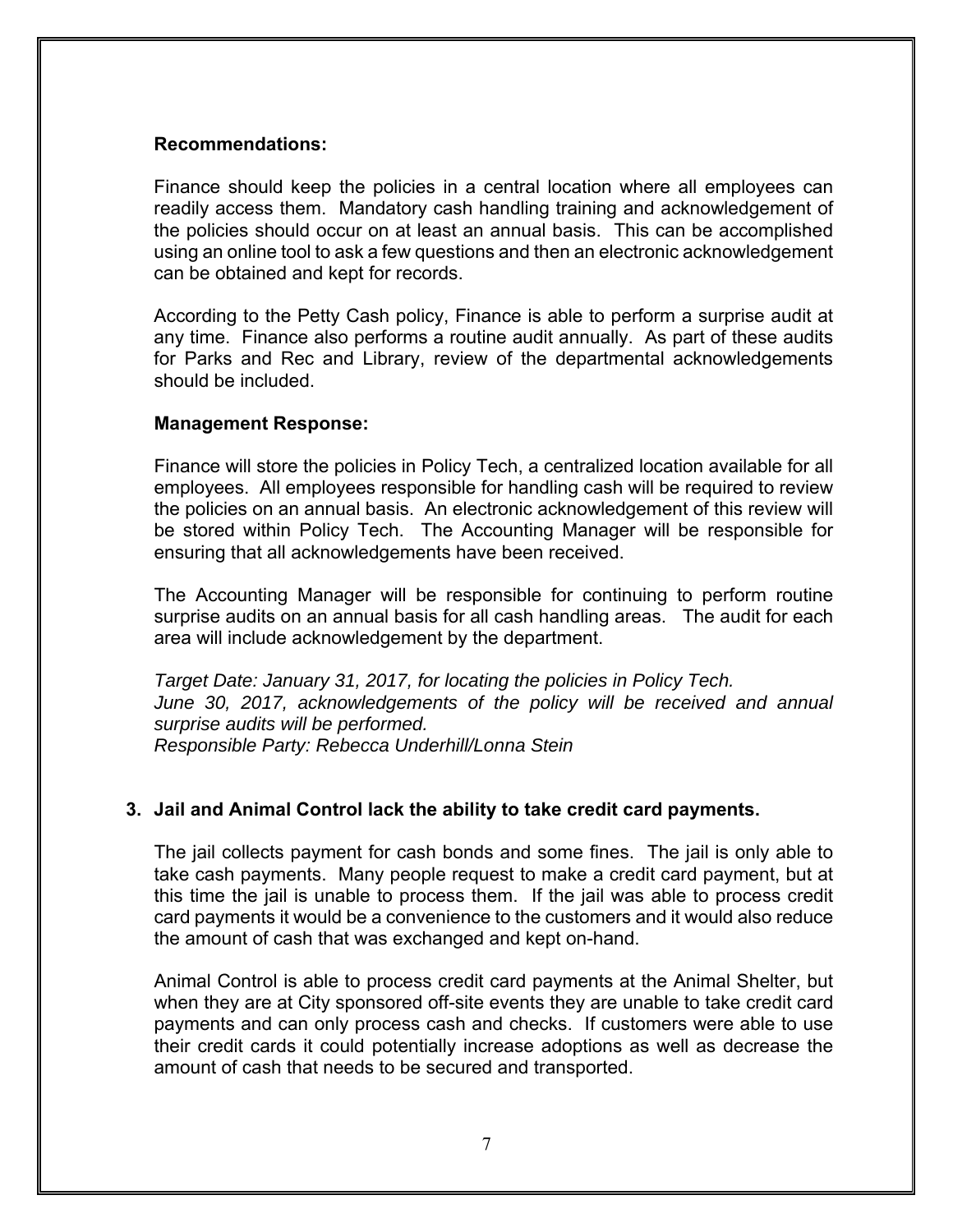#### **Recommendation:**

IT should research options for mobile credit card transactions that could be utilized by the Jail and Animal Control at their offsite events.

#### **Management Response:**

The Municipal Court concurs with this recommendation. Accounting will work with Bank of America to establish both a jail and mobile machine. The "mobile" machine will be used for offsite events (such as Animal Control) and to serve as a backup.

*Target Date: February 1, 2017 Responsible Party: Ryan Smith*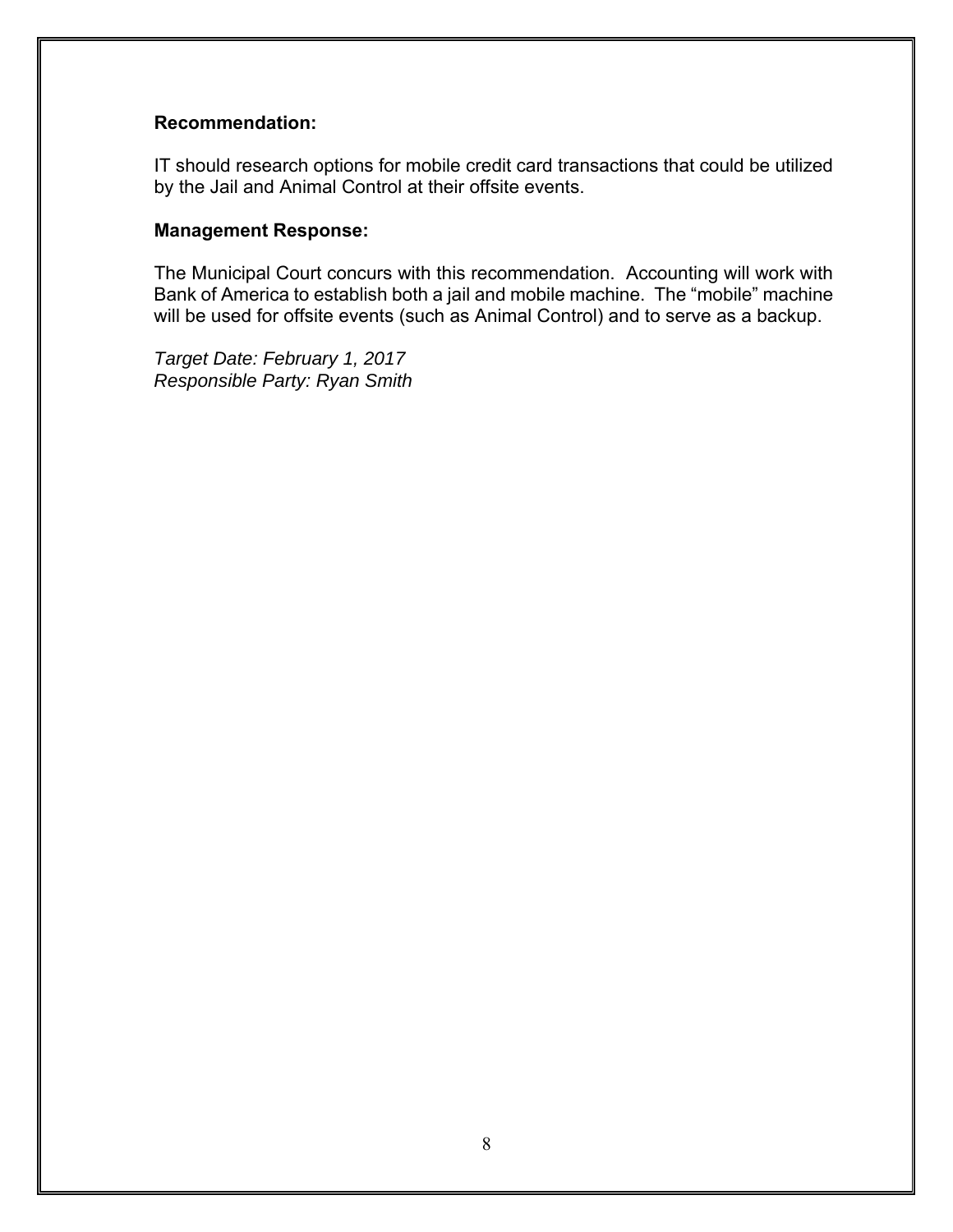# **EXHIBIT A**

### **Sampling Methodology**

All seven departments/areas that handle cash were reviewed along with the daily deposit reports that are run from their respective system.

- 1. Municipal Court Daily Cash Collection Register Operator Summary Incode (Tyler Technologies)
- 2. Library Bill Breakdown Sirsi
- 3. Parks and Rec GL Distribution Report RecTrac
- 4. Building, Police Records, Finance, and Animal Control Cash Edit Listing AS400

Using the Petty Cash Listing from Finance, 100% of the "cashiers" were provided a Cash Handling Questionnaire and were verified that they had signed cash handling forms on file with Finance.